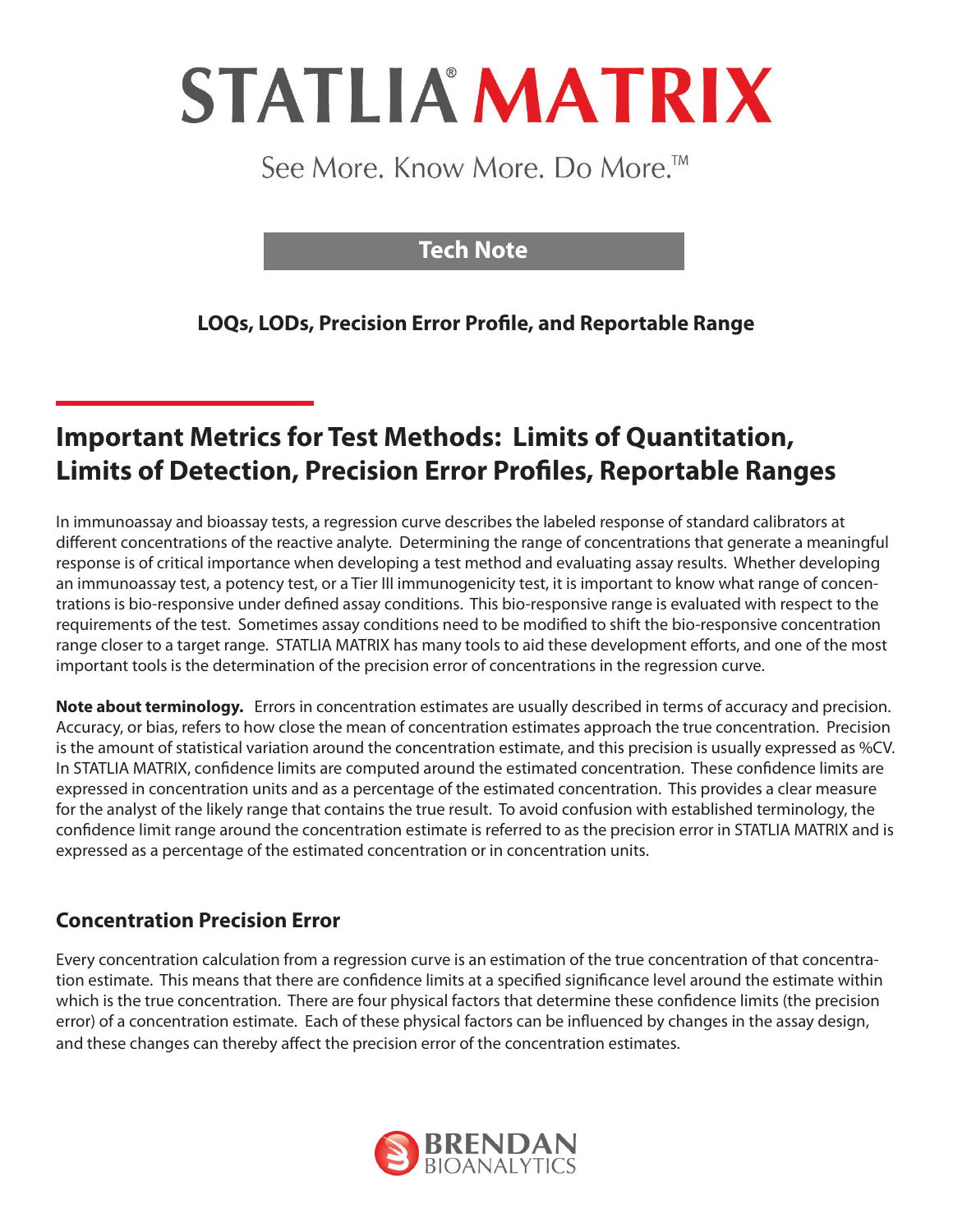- **• Response variance.** The response variance is the estimated variance at each concentration, obtained from a distribution of responses at specific concentrations (see Brendan Bioanalytics Tech Note: *Curve Weighting*). The smaller the estimated variance is at a concentration point, the lower the precision error is at that point.
- **• Response/concentration slope.** The slope of a response/concentration point is the rate the regression is approaching the asymptotes at that point. (see Brendan Bioanalytics Tech Note: *5PL Curve Fitting*). The steeper the slope is at a concentration point, the lower the precision error is at that point.
- **• Closeness of standard concentrations.** Each standard concentration acts as an anchor point that constrains the shape of the regression in that region. The closer the closest standard concentration anchor points are to a point, the lower the precision error is at that point.
- **• Number of replicates.** The more replicates there are for a concentration point, the lower the precision error is at that point.

Most attempts to derive the confidence interval around a concentration estimate use approaches such as the Wald method to linearize the regression around the curve parameters and linearize the confidence bounds of the concentration. While this approach is computationally easier, it works very poorly for ill conditioned 4PL regressions and 5PL regressions. That is why these methods are not widely used. STATLIA MATRIX uses a modified Monte Carlo method to determine the variation in the fitted curve and the confidence interval around concentrations. This Monte Carlo method determines the confidence interval from a number of simulated fits using the same regression model that was used to fit the original data. Incorporated in these determinations are the response variance, the response/concentration slope, the closeness of adjacent standard points, and the number of replicates. An accurate estimation of the variation of the data is required to generate reliable simulations (see Brendan Bioanalytics Tech Note: *Curve Weighting*). This Monte Carlo method accounts for the variation of the fitted curve and the variability of the unknown. The method works very well regardless whether the regression is well-conditioned or not, unlike methods that linearize the regression bounds. Because the same weighted regression model is used for the simulations, each fit fully accounts for the irregularities of any ill conditioned regressions. The reliability of the confidence limit estimates increases with more simulations. Using this Monte Carlo method, the confidence interval of all concentrations for that response/concentration regression can be reliably determined, and a profile of concentration versus precision error can be generated for any specified significance level.

Using this Monte Carlo model profile, a lower limit of quantitation (LLOQ) and an upper limit of quantitation (ULOQ) can be determined for every regression curve at a user defined threshold of acceptable precision error. Further information on this Monte Carlo method can be found in the manuscript: *Determining the Error of Dose Estimates and Minimum and Maximum Acceptable Concentrations from Assays with Nonlinear Dose-Response Curves*.

# **Precision Error Profiles and Limits of Quantitation (LOQs)**

The standard curve describes the labeled response of standard calibrators at different concentrations of analyte. Concentration estimates from sample responses are made from this regression curve. Determining the precision error of each concentration estimate is an important step when evaluating the reliability of these results.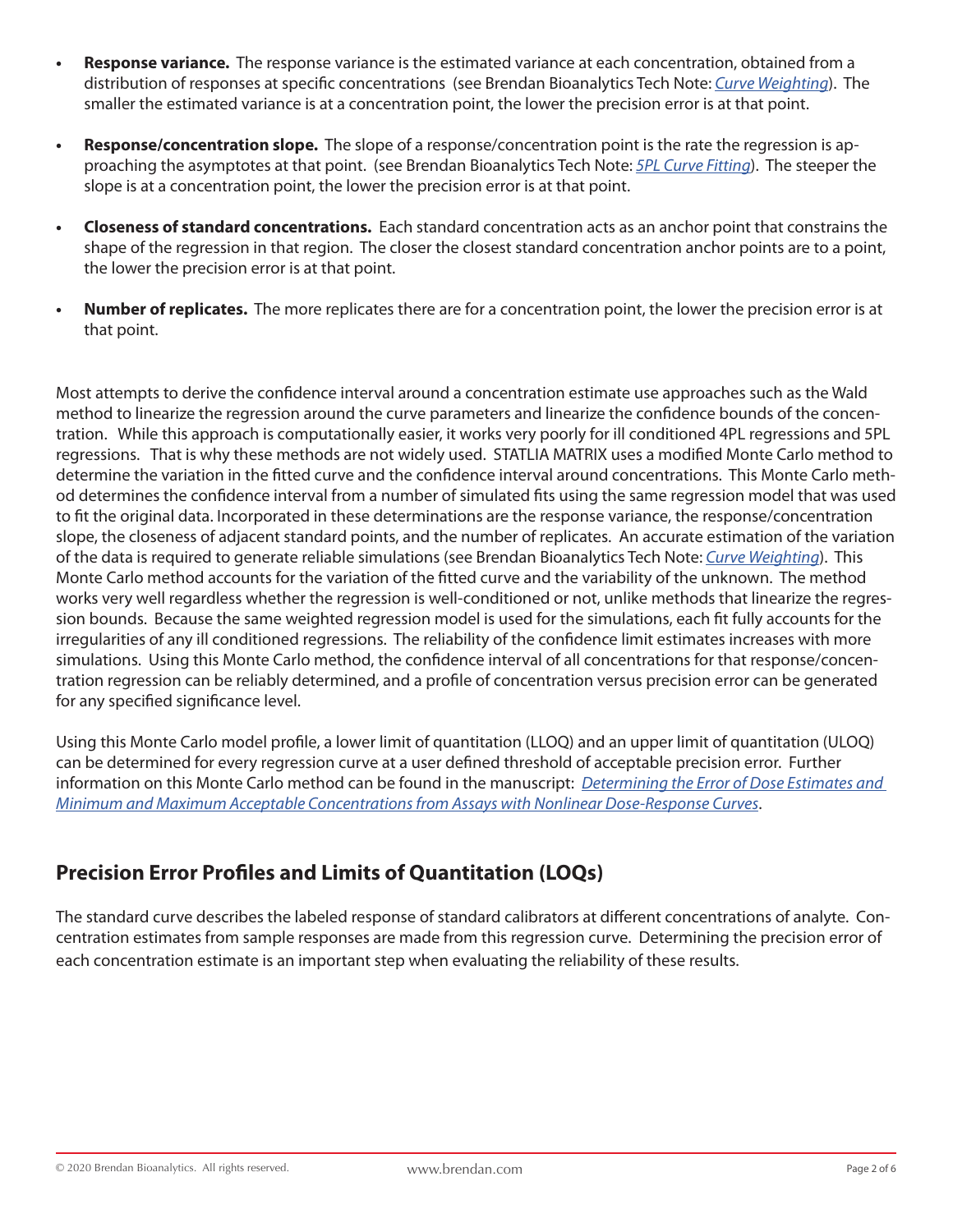## **Standard Curve Precision Error Profile**



For the standard curve shown in the left graph, the precision error profile graph on the right plots the precision error of 100 concentration points (x-axis) of the standard curve linked together in red between a lower and upper threshold of 100% precision error (y-axis). These precision errors were computed using 12 Monte Carlo simulations at a confidence level of 0.95. Each concentration/precision error point factors in the response variance, the response/concentration slope, the closeness of adjacent standard points, and the number of replicates of the point.

The precision error of each unknown specimen concentration, in blue, is computed in the same manner as the standard points. These unknown specimen points appear on the red standard curve profile plot if the unknown specimen has the same number of replicates as the standard dilutions. If the unknown specimen has fewer replicates than the standard dilutions, the blue point appears above the standard curve profile plot because that concentration estimate has more precision error. If the unknown specimen has more replicates than the standard dilutions, the blue point appears below the standard curve profile plot because that concentration estimate has less precision error. The unknown specimen point appears to the right of the red profile plot when its dilution factor is >1. Unknown specimens with precision errors greater than 100% are plotted immediately above 100% on the y-axis scale.

The lower and upper limits of quantitation (LLOQ, ULOQ) are determined for a user specified threshold of precision error (50% in the graph above) and are plotted as green vertical lines. The LLOQ and ULOQ values are listed in the subtitle at the top of the graph. The reportable range that was set by the user for the test method is plotted as a green horizontal line. Concentration results outside this reportable range are recorded in the database and in reports as less than or greater than the reportable range limit (immunoassay tests only). When evaluating the assay, the graph shows at a glance the targeted LOQs in relation to the reportable range for that assay, as well as the distribution of it's unknown result precision errors.

# **Limits of Detection (LODs)**

The limits of detection (LOD) are sometimes used as measure of the sensitivity of an assay system when reliable LLOQ and ULOQ measurements are not available. The lower limit of detection (LLOD) is the smallest concentration of analyte that can be statistically distinguished from the zero concentration but is too small to be quantified reliably. The LLOD is often determined using the upper confidence limit of a distribution of blank sample replicates having no analyte (sometimes called limit of blank or LOB). The weakness of this approach, of course, is that the LOB is only measuring the limits of analytical noise instead of the lowest amount of analyte that can be detected. Rarely used are designated LOD samples that contain analyte concentrations too low to quantify that are statistically distinguishable from blank samples. The upper limit of detection (ULOD) is the largest concentration that can be statistically distinguished from an infinite, i.e. very large, concentration that is too large to be quantified reliably. The ULOD is seldom determined in practice.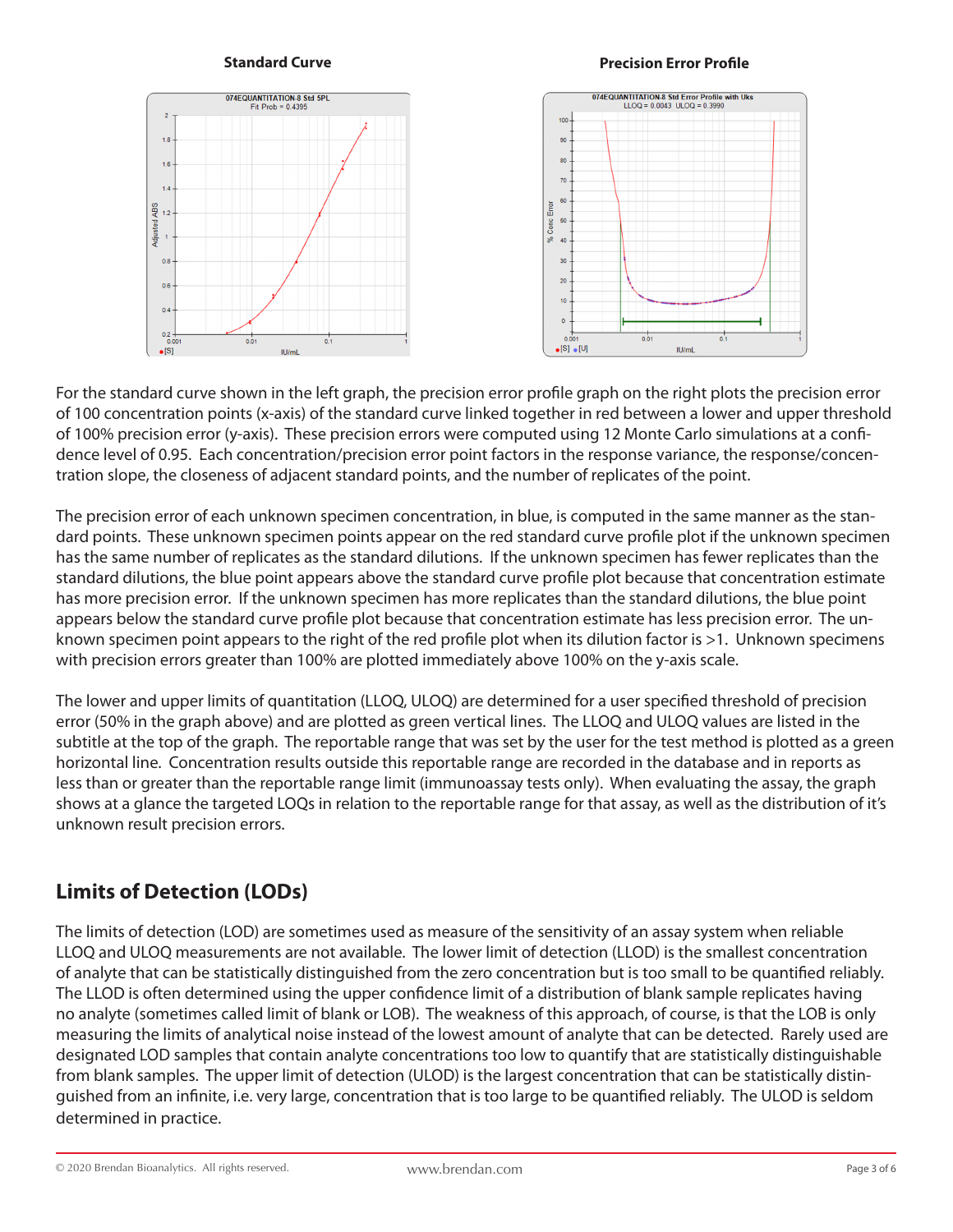STATLIA MATRIX computes an LLOD and ULOD from the standard curve itself, and the values obtained are actual limits of detection of the assay. Because they are not quantifiable like the limits of quantitation described above, the LODs only serve as an indicator of the sensitivity of the test method and should not be used in place of the actual quantitation limits.



STATLIA MATRIX computes the LLOD and ULOD by modeling an empirical method to determine LLOD and ULOD of an assay system using a theoretical control sample with a continuous dilution series ranging from a very high concentration of analyte down to a very low concentration. This is shown in the graph to the left (not drawn to scale).

- A dilution interval ("**i**" in graph) is set by the user. Log scaling is used to match the concentration x-axis scaling. The larger the dilution interval (**i**), the wider the LOD limits will be.
- This dilution interval (**i**) is advanced in continuous increments from the middle of the curve towards the low end of the curve to obtain the LLOD, then towards the high end of the curve to obtain the ULOD.
- The response difference (**Δ**) is computed for the concentrations at each end of the dilution interval (**i**) for each increment.
- The estimated variance (**V**) of the midpoint response of each increment is determined for the dilution interval (**i**). (An accurate estimation of the variance is required for accurate LLOD and ULOD determinations. For more information, see Brendan Bioanalytics Tech Note: *Curve Weighting.*)
- At each increment, a T test is performed to determine if the difference between **Δ** and **V** is significant at a user specified significance.
- The first dilution increment advancing in either direction whose **Δ** and **V** are not significantly different is then solved for the LLOD or ULOD concentration where **Δ** = **V**.

# **Establishing A Reportable Range From Pooled Assays**

When developing a test method, it is very useful to examine the collective behavior of a pool of assays. This is done automatically in STATLIA MATRIX in the system Performance Analysis reports. A Performance Analysis is computed automatically after 6, 12, 20 and 30 assays have been completed. From these computations, the weighting regression, the QC metric ranges, and other performance metrics are saved. See Assay Development on Brendan website for more information about the extensive graphs and metrics produced. Among other important information, these graphs and metrics allow a reliable reportable range to be established for the test, one that includes the analytical measurement range (AMR) and the clinically reportable range (CRR).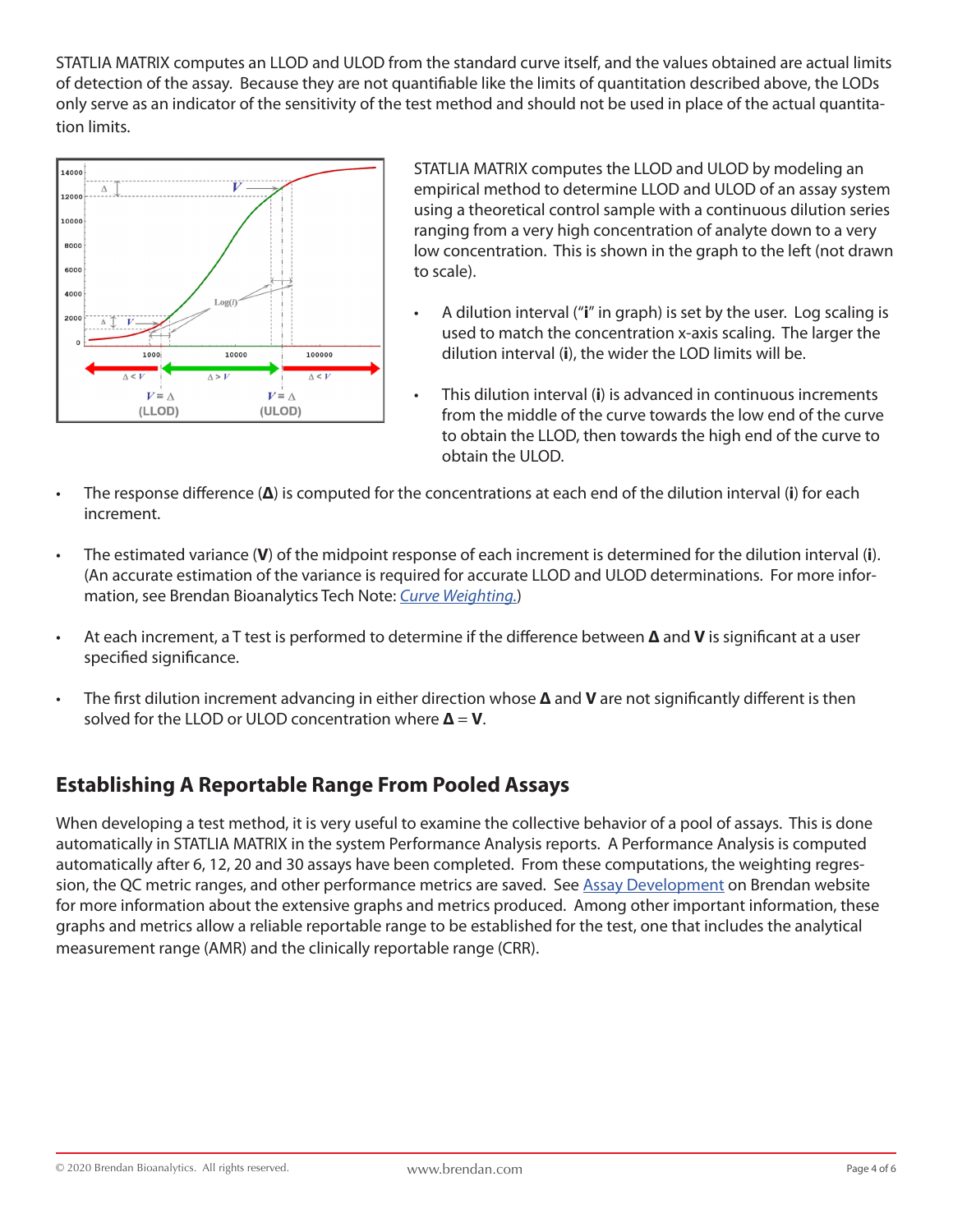



The graph on the left shows the standard dilution responses from a pool of 30 assays. The middle graph shows the precision error profiles from the standard curve regressions of these 30 assays. This middle graph shows the range of concentrations that are bio-responsive under the specific assay conditions implemented with this pool of assays. The horizontal green bar shows the user defined reportable range set for these assays. The graph on the right shows the distribution of the precision errors of the unknown results from these pooled assays (immunoassay tests only). This graph shows how well the bio-responsive range, as well as the user defined reportable range (green horizontal bar), matches the observed concentration range of the unknown population. The LLOQ, ULOQ, LLOD, and ULOD for each assay, and the statistics for their pooled metrics, are also computed. These metrics are valuable tools when comparing the performance of different protocol conditions or tests that have been transferred from one laboratory to another. The precision error profiles are also used to establish an effective dose range for a potency test. The bio-responsive range of the pooled tests should be evaluated with respect to the requirements of the test. If necessary, assay conditions can be modified to shift the bio-responsive concentration range closer to a target range. STATLIA MATRIX has many tools to aid these development efforts.

Finally, a Quality Assurance report is computed automatically every 30 new assays. This analysis performs the same computations as the Performance Analysis, and also performs a comparison of the behavior of these new assays to the behavior of the pooled 6, 12, 20, or 30 reference assays. This report alerts the laboratory to any behavioral changes that have occurred in the test method. A Quality Assurance analysis can also be computed comparing assays which utilized a specific reagent lot, or other criteria, to the reference assays.